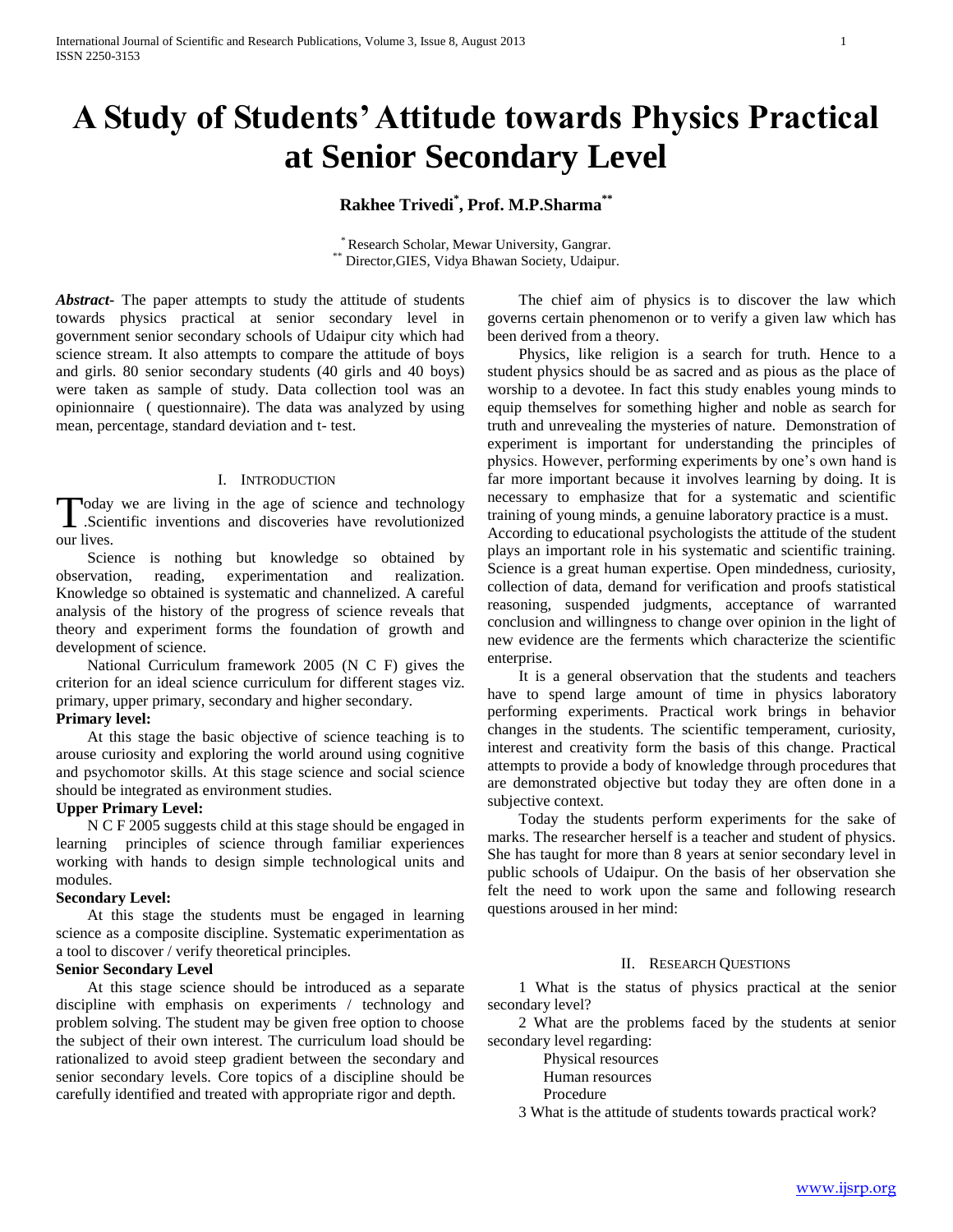With this background and the urge to know the answers of the above questions the need to work upon this area was felt.

# III. STATEMENT OF THE PROBLEM

 A study of students' attitude towards physics practical at senior secondary level.

# **Objectives**

 1 To study the attitude of girls towards practical work at senior secondary level.

 2 To study the attitude of boys towards practical work at senior secondary level.

 3 To compare the attitude of boys and girls towards physics practical work.

 4 To study the status of practical work carried out at senior secondary level.

 5 To find out the gaps between the prescribed and present practical work done.

# **Hypotheses**

 The researcher had relatively no idea regarding the outcomes of this research. Thus null hypotheses was designed

 1 There is no significant difference in the attitude of boys and girls at senior secondary level.

 2 There is no significant gap between the prescribed and present practical done at senior secondary level.

# **Significance of study**

 The researcher has stern belief that for effective physics teaching / learning proper theoretical and experimentation facilities should be provided to the students by the administrators , curriculum framework personnel's and teachers

 The present research work may determine whether the present status is enough to develop a sense of enquiry, spirit of enthusiasm to investigate and to create favorable conditions for efficient teaching learning experience.

 The study may also focus on the problems faced by students of the state board at senior secondary level.

#### **Delimitation**

 Considering the time and resources availability the study was restricted to government senior secondary schools of Udaipur city only.

#### **Sample**

 The unit of sample had students. All the four government senior secondary schools of Udaipur city which had science stream were included in the study. Among these 2 were girls school and 2 were boys school. The sample includes 80 students (20 from each school) . The sample was chosen by random sample method.

#### **Method**

 Keeping in mind the nature of the problem descriptive survey method was suited for the study.

#### **Tool**

The tools used were

Questionnaire for students

# **Statistical technique**

 The statistical techniques employed were mean, percentage, standard deviation and t-test.

# **IV.** RELATED STUDIES

 The following are some of the related studies conducted in India from 2001 to 2010

 1. Khriesamhalie Pienyu, 2005, University of Nagaland, Kohima . " A study of the status and development of science education at high and higher secondary school level in Nagaland since its statehood".

 This research tried to trace the historical development of science education at school level in Nagaland. It also tried to find relevancy of curriculum in science education at school level, assess school infrastructure and lab to assess science education in state.

 2. Henige, Kimberly Ann(2005): "Students attitude related responses to inquiry learning in undergraduate kinesiology laboratory instruction."

The objective was to determine whether the student attitudes are impacted when teaching method shift from traditional to an investigative high inquiry level approach. The tickler scale survey was administered to students before and after five week period.

 Most students reported enjoying the higher level of inquiry more while most students felt they learned more during low inquiry level activities. In general the effect of high inquiry was not negative and in fact was found to have some desirable effects on students.

 3.Cook, Melissa Rene (2005) : "Examined students attitude toward science and scientific literacy in non science major, interdisciplinary course."

 This inductive qualitative study examined students' attitudes towards science and their scientific literacy in a course designed on science education for new civil engagement and responsibility ideals.

 A biology concepts exam showed a significant increase in scores from pre test to post test on biological concepts i.e. scientific literacy. The study revealed no significant change in confidence and interest.

 4. Khan, Z. (1996): " Attitude of class XII students towards chemistry curriculum."

 The above study was conducted in order to determine students attitude towards chemistry curriculum and to compare the attitude of Rajasthan state board students with central schools. The findings revealed that the students of both schools had favorable attitude towards curriculum. The attitude of students from central school had high positive attitude towards teachers and teaching aids.

 5.Sharma A.K., 2002. "Status and use of chemistry laboratory at senior secondary level."

 The study examined the status of chemistry lab of government and private senior secondary school .It was also conducted to know the use of labs and to compare the status of labs of these schools."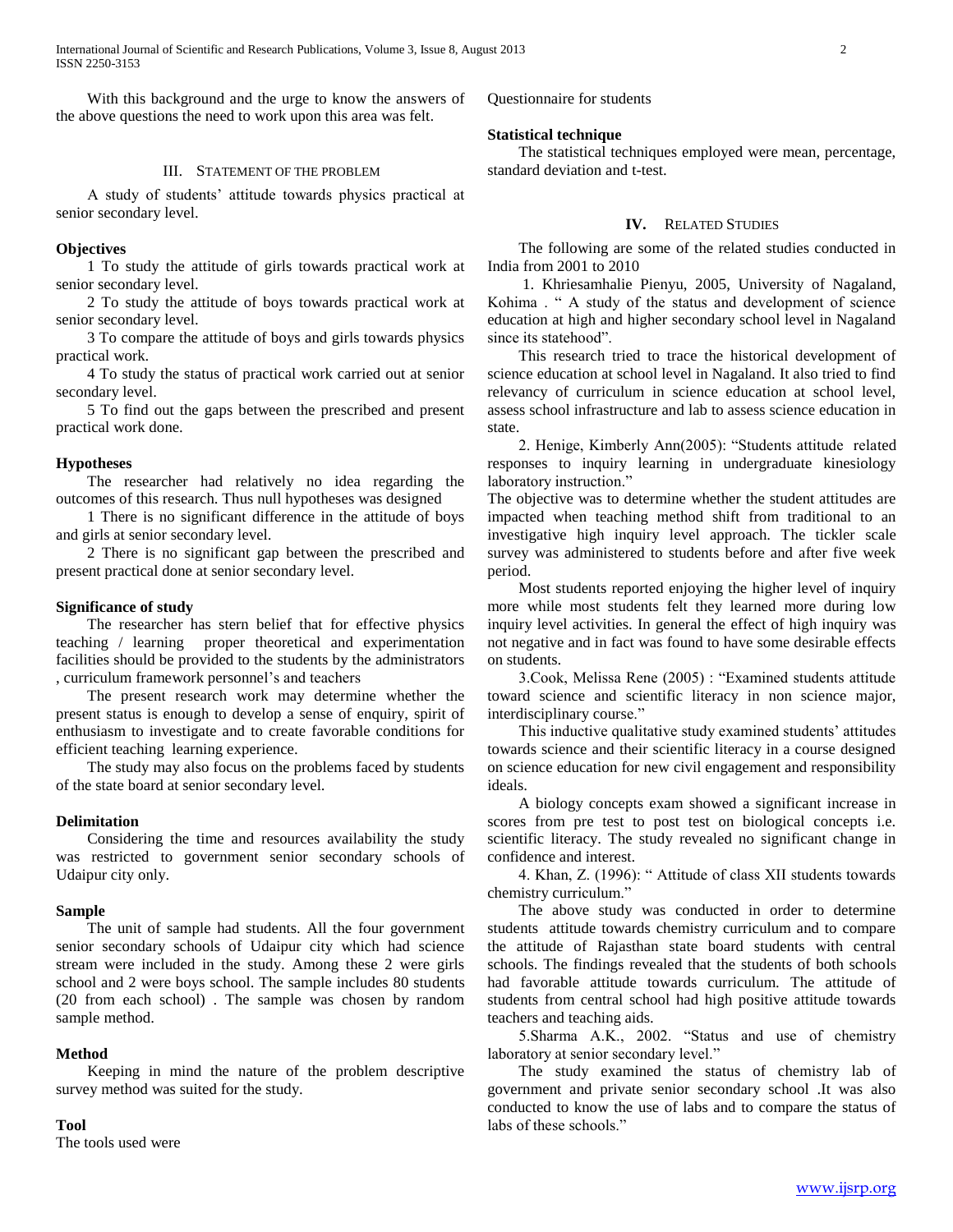# V. DATA ANALYSIS

 The data gathered through questionnaire have been analyzed and interpreted from various angles.

Students' attitude towards physics practical work:

 In this study the attitude of senior secondary students towards physics practical work was to be determined. The study is interpreted in terms of percentage. The students attitude is classified into various categories namely negative, positive and average. The attitude in positive and negative category is further categorized into 3 sub categories namely high, good and low. Thus attitude range is divided into 7 categories, 3 above average range and 3 below average range. The range is 0 to 108.

The categories are as follows:

- 0-71 negative attitude range
- 72 average
- 73-83 low positive attitude range
- 84-95 good positive attitude range
- 96-108 high positive attitude range

 The table illustrates the classification of students high positive attitude range according to their attitudes.

**Table no. 1 % of students in different attitude categories**

| Category                    | Range    | No.of students   | $\%$ |
|-----------------------------|----------|------------------|------|
| high positive<br>attitude   | 96-108   | 50               | 62.5 |
| Good positive<br>attitude   | 84-95    | 22               | 27.5 |
| positive<br>Low<br>attitude | 73-83    | 8                | 10   |
| Average                     | 72       | 0                |      |
| Negative<br>attitude        | $0 - 71$ | $\boldsymbol{0}$ |      |
|                             |          |                  |      |

 The table makes clear that the number of students with negative attitude towards practical work is zero. The students having high positive attitude is maximum and it is 62.5% of the sample. 27.5%of students have good positive attitude where as only 10% of students have low positive attitude.

 The following table presents classification of boys and girls in different attitude ranges.

| <b>Table No.2</b>                                                     |  |  |  |  |
|-----------------------------------------------------------------------|--|--|--|--|
| <b>Classification of Boys and Girls in different attitude ranges.</b> |  |  |  |  |

| category | Attitude | Girls          | $\%$ | <b>Boys</b> | $\%$ |
|----------|----------|----------------|------|-------------|------|
|          | range    | no.            |      | no.         |      |
| High     | 96-108   | 32             | 80   | 18          | 45   |
| positive |          |                |      |             |      |
| attitude |          |                |      |             |      |
| Good     | 84-95    | 6              | 15   | 16          | 40   |
| positive |          |                |      |             |      |
| attitude |          |                |      |             |      |
| Low      | 73-83    | $\mathfrak{D}$ | 5    | 6           | 15   |

| positive<br>attitude |          |  |  |
|----------------------|----------|--|--|
| Average              |          |  |  |
| Negative<br>attitude | $0 - 71$ |  |  |

 The above table reveals girls have high positive attitude than boys .it also makes very clear that no boy or girl lie in average or negative attitude category.

 The attitude of boys and girls are compared in the following table on the basis of mean, standard deviation and t score.

| Table No. 3 |  |  |
|-------------|--|--|
|-------------|--|--|

| S no. | category | No. | Mean  | S.D. | t-value |
|-------|----------|-----|-------|------|---------|
|       | Girls    | 40  | 99.35 | 6.81 | <i></i> |
|       | Bovs     | 40  | 92.5  | 7.58 |         |

 From the above table it is clear mean attitude score of girls is 99.35 which is quite higher than the mean attitude scores of boys i.e. 92.55.

 It was hypothesized that there is no significant difference in the attitude of boys and girls towards practical work at senior secondary level in the government schools. The t-scores from the standard table on 0.01 and 0.05 level are 2.64 and 1.99 resp. It means that the t-score calculated from the data i.e. 4.55 is greater than t table value. Therefore the above hypothesis is rejected.

# VI. CONCLUSION

 Hence it can be concluded that there is significant difference in the attitude of boys and girls towards practical work at senior secondary level and that the attitude of girls is significantly more positive than that of boys.

#### **Interpretation**

The major findings of the study can be interpreted as:

 The value of mean of girls school were higher than those of boys schools. This means the present status of practical working and attitude of girls school is far better than that in boys school. This is due to better physical conditions of the labs, efficient teaching staff and good positive attitude of students. The study revealed that the physical condition of girl school was better than the rest of the schools. The teachers were efficient to make optimum use of the limited resources.

#### **Educational Implications and Suggestions**

 For Teachers: The teachers should make optimum use of apparatus as the study shows there is lack of adequate apparatus in government schools. Basic training should be given to the teachers to repair non working apparatus to avoid inconvenience to students.

 For students: As the number of working apparatus are not adequate, the students work in groups hence learn co operative team spirit. The study involves learning by doing. Hence the students can co relate theory with practical.

 For the administration: They can use the study in guiding the teachers to use different strategies to make the subject